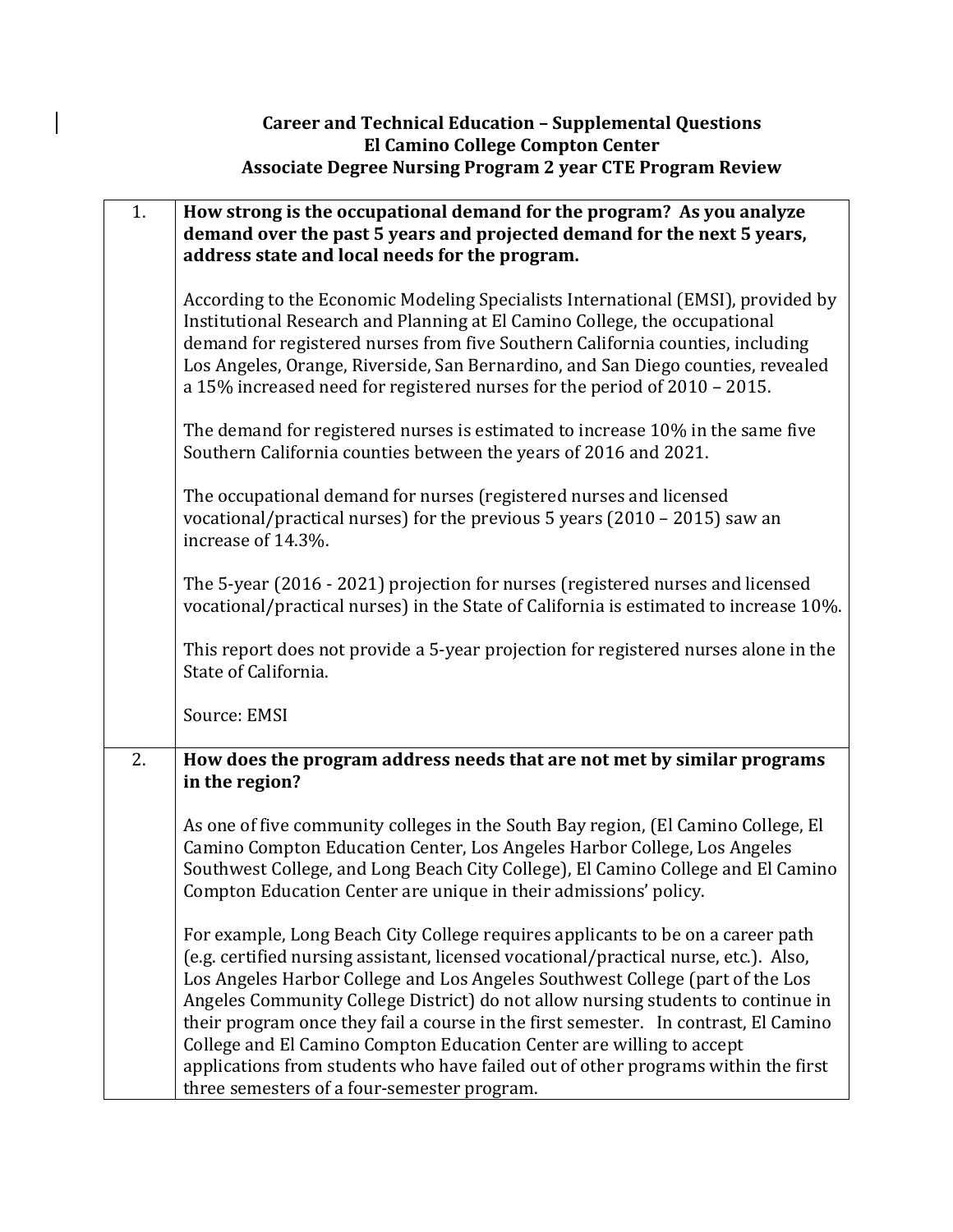| 3. | What are the completion, success, and employment rates for the students?<br>Discuss any factors that may impact completions, success, and employment<br>rates. If applicable what is the program doing to improve these rates?                                                                                                                                                                                                                                                                                                                                                                                                                                                                                                                                                                                                                                                |
|----|-------------------------------------------------------------------------------------------------------------------------------------------------------------------------------------------------------------------------------------------------------------------------------------------------------------------------------------------------------------------------------------------------------------------------------------------------------------------------------------------------------------------------------------------------------------------------------------------------------------------------------------------------------------------------------------------------------------------------------------------------------------------------------------------------------------------------------------------------------------------------------|
|    | Completion of the nursing program is defined as students who complete the<br>nursing program in four to six semesters. The student cohort for this report<br>started in Fall 2013 and completed within six semesters (Spring 2016) at the<br>Compton Center location. 67% (33/49) of the students were able to complete the<br>program within six semesters.                                                                                                                                                                                                                                                                                                                                                                                                                                                                                                                  |
|    | The California Community College Chancellors Office grant supports the retention<br>and remediation of students admitted into the nursing program. One of the major<br>ways the grant is implemented is through the Student Success program, where<br>students are taught test-taking strategies, time management skills, and additional<br>course assistance to help ensure successful completion of the nursing program.<br>Students with a grade of 76% or lower are required to attend Student Success. In<br>addition, the nursing department helps the graduates pay for the Kaplan Review<br>Course through grant-funded monies. Additionally, students who fail a nursing<br>course are required to remediate by attending a "Boot Camp", with a focus on test-<br>taking strategies, skills assessment, time-management skills, and critical thinking<br>techniques. |
|    | Success is defined as the successful passing of the National Council Licensure<br>Examination (NCLEX). According to the National Council of State Boards of<br>Nursing (NCBSN), 51 first time test takers and 11 repeaters for a total of 62<br>graduate nurses, passed the NCLEX during the period of 7/1/15 to 6/30/16.                                                                                                                                                                                                                                                                                                                                                                                                                                                                                                                                                     |
|    | The nursing program has experienced multiple challenges gathering data about<br>the employment rates of its graduates. Data regarding employment rates is<br>gathered on a survey (Code 9) from the nursing program. Sent nine months post-<br>graduation, the survey asks students when they graduated, if they passed the<br>NCLEX on the first attempt, and are they currently employed as a registered nurse.                                                                                                                                                                                                                                                                                                                                                                                                                                                             |
|    | A variety of tools have been utilized to encourage employers to release<br>information regarding graduate nurses from the nursing program. Students have<br>signed consents authorizing employers to complete surveys regarding their<br>employment; however unfortunately, employers have their own rules and<br>regulations about releasing employee information, which prevents them from<br>complying with our requests.                                                                                                                                                                                                                                                                                                                                                                                                                                                  |
|    |                                                                                                                                                                                                                                                                                                                                                                                                                                                                                                                                                                                                                                                                                                                                                                                                                                                                               |

Ē.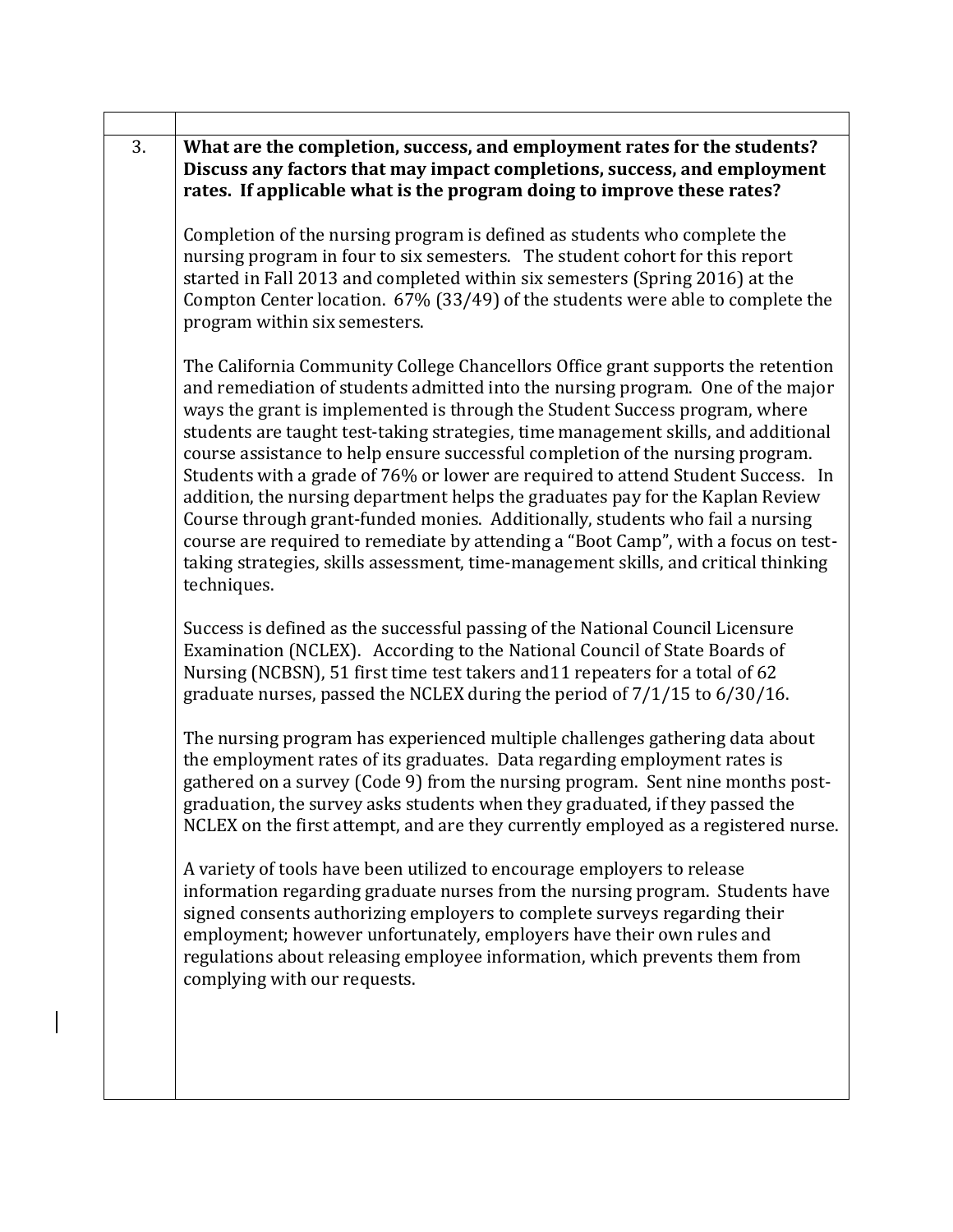| 4. | If there is a licensure exam for students to work in their field of study, please<br>list the exam and the pass rate. If there are multiple licensure exams in the<br>program, include them all. Discuss any factors that may impact licensure<br>exam pass rates. If applicable, what is the program doing to improve these<br>rates?                                                                                                                                                                                                       |
|----|----------------------------------------------------------------------------------------------------------------------------------------------------------------------------------------------------------------------------------------------------------------------------------------------------------------------------------------------------------------------------------------------------------------------------------------------------------------------------------------------------------------------------------------------|
|    | The only licensure exam for registered nurses in the State of California is the<br>NCLEX. According to the Board of Registered Nursing (BRN) for California,<br>88.16% of students passed the NCLEX during the 2015 -2016 academic year.                                                                                                                                                                                                                                                                                                     |
|    | Source: www.rn.ca.gov/education/passrates.shtml                                                                                                                                                                                                                                                                                                                                                                                                                                                                                              |
|    | Currently, students are required to pass a proctored NCLEX-type exam through<br>Assessment Technologies Institute (ATI) with a resulting score that matches the<br>national norm. These proctored exams were implemented throughout the<br>program so that students would have sufficient exposure to NCLEX-type<br>questions. Research has shown that graduate nurses who take the NCLEX within<br>3 months of graduation have a higher passing rate on the first attempt.                                                                  |
| 5. | Is the advisory committee satisfied with the level of preparation of program<br>graduates? How has advisory committee input been used in the past two<br>years to ensure employer needs are met by the program? Describe any<br>advisory committee recommendations that the program is either unable to<br>implement or is in the process of implementing.                                                                                                                                                                                   |
|    | Many hospitals are now requiring registered nurses to obtain their BSN, as part of<br>earning magnet status, which is an award given by the American Nurses<br>Credentialing Center, to hospitals that satisfy a set of criteria designed to measure<br>the strength and quality of their nursing. Currently within our region, Torrance<br>Memorial Medical Center and Providence Little Company of Mary Medical Center<br>have attained magnet status. Harbor UCLA Medical Center is in the early stages of<br>applying for magnet status. |
|    | The advisory committee traditionally meets twice a year. El Camino College<br>developed a partnership agreement with California State University Dominguez<br>Hills to facilitate the matriculation of students enrolled in the nursing program to<br>earn their Bachelors of Science Nursing (BSN) degree. A contract was also<br>negotiated between El Camino College and Chamberlain College in 2014 to aid<br>students in the completion of their BSN. Students matriculating to Chamberlain<br>receive a 10% tuition discount.          |
|    | At the fall, 2015 meeting, Los Angeles Regional Nursing Advisory Committee<br>hospital attendees commented that students are staying for a short period of time,<br>are "soft on skills", and are more focused on their salary than nursing care.                                                                                                                                                                                                                                                                                            |